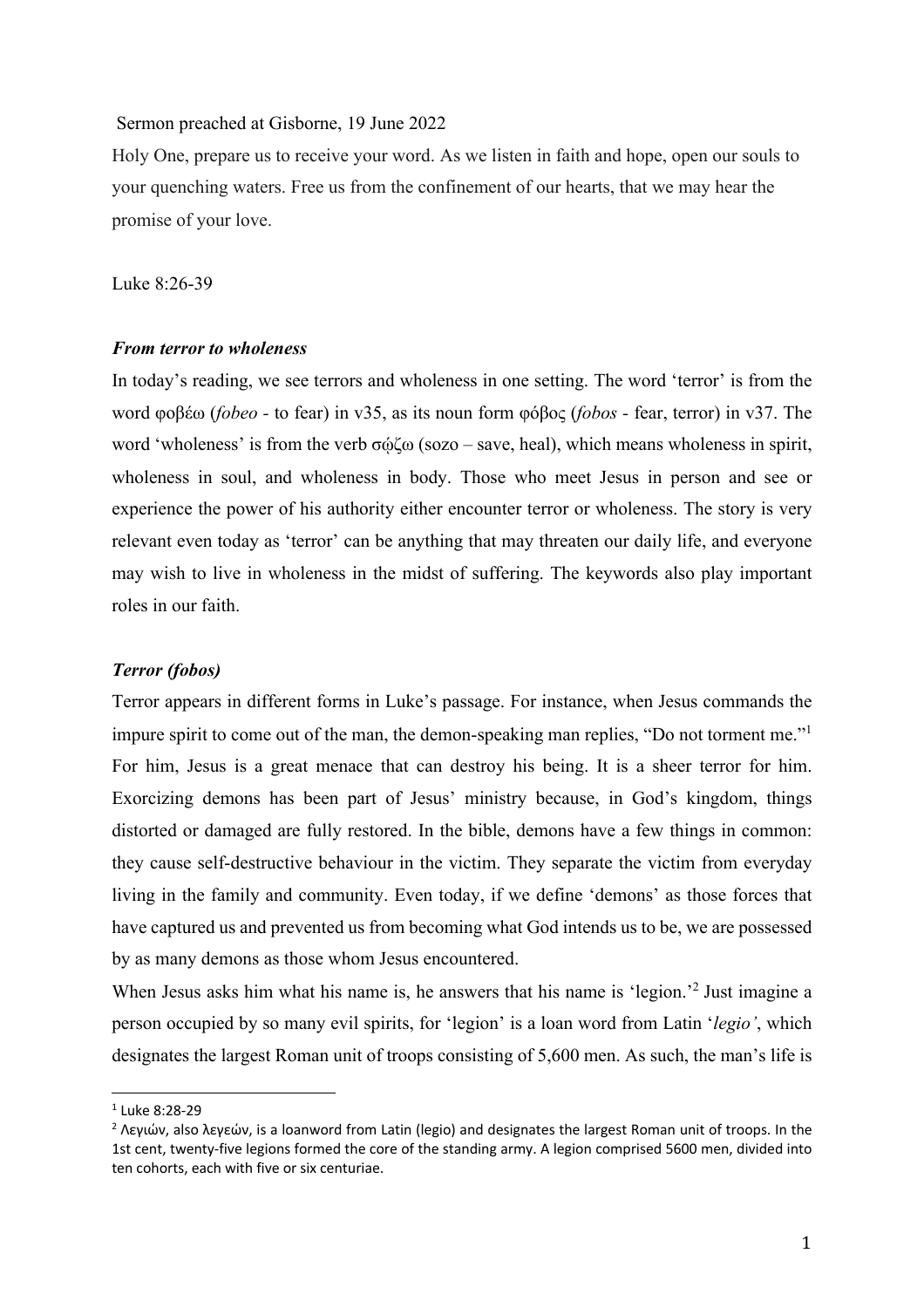a *terror* not only for himself but for the townspeople who have tried to preserve him and themselves from the power of the demons.

As the story unfolds, however, Jesus' exorcism becomes *a terror* to them. While Jesus restores the man's life, their economy has been destroyed by the loss of their pigs. The man's healing becomes a disaster to them. Just imagine what farmers would do if someone destroyed their livestock. For the townspeople, Jesus' healing power is just as bad as tornadoes or floods. It makes us contemplate our ways of seeing the power of God. While it is terror for the townspeople, it is wholeness for the demoniac.

## *Wholeness (sozo)*

The healed or saved demoniac becomes whole in two ways. The man becomes whole when the *legion* – unclean spirits left him. Also, when he can return to the community where he used to belong, he becomes whole. On the surface, when freed from the demons, the townspeople supposedly accept him. Yet his wholeness becomes terror for them. As read, "they found the man from whom the demons had gone out, sitting at Jesus' feet, dressed and in his right mind; and they were afraid."3 When he was chained, he was separated from the people living in the tombs. When unshackled, he seems still separated from them as people are afraid of him in his right mind. The healing even cost their means of living. The reading shows there can be even greater demon possession among people. When people prioritize things according to their human standards while forgetting God's priority, God's healing power for wholeness can be seen as terror.

As such, even though the man desperately wants to follow Jesus, Jesus sends him back to his town to live as a witness to God's grace. It may be difficult for him to return to his hometown, where he is still a person who is not welcomed there. Yet Jesus sends him back to the community as if he sows a seed in rocky ground or thorn bushes. The man's mission is to live his life as a seed of God's mighty saving work. Initially, we thought that terror is something visible and thereby avoidable as long as we notice it. When the demoniac was identified as terror, he was chained; the townspeople kept the terror at bay. But how can we check unseen or hidden terror in people's hearts and minds, which is filling the void of the absence of God's love and grace? What do we do?

 $3$  Luke 8:35